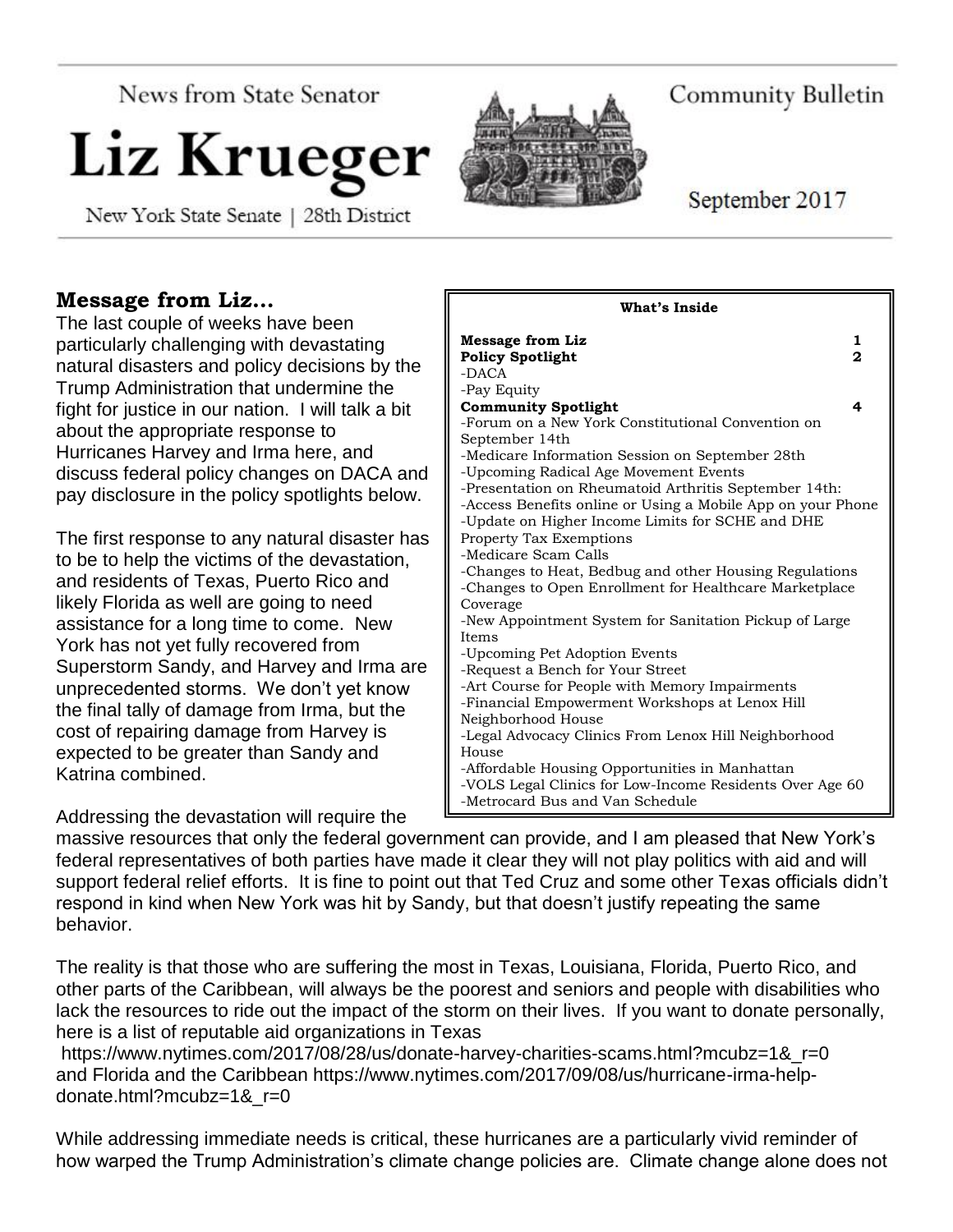cause hurricanes, but changes in water temperatures can increase their frequency and intensity. Within the last few weeks, the United States has experienced the most rainfall ever recorded, with Hurricane Harvey, and the strongest Atlantic hurricane ever recorded, with Irma. These hurricanes have hit regions of the country with rampant and poorly planned development in flood-prone areas that are already experiencing climate change-driven sea level rise, which has made the impact of these unprecedented storms all the worse.

Prior to the 1990s, the sea level in Florida was rising about a half an inch a decade. In the 90s that level increased to an inch a decade, and it is now over 3 inches a decade. Policies that reduce greenhouse gas emissions and other contributors to global warming could mitigate this long-term trend. If we fail to take action, the pace of this change will only increase, with major impacts on populations in coastal regions around the world, most certainly including New York City

The Trump Administration's response to scientific evidence of climate change has been to withdraw from the Paris Climate Accord, appoint climate change deniers to run the Environmental Protection Agency, repeal emission-reduction rules, and suppress scientific research. While many states, including New York, have stepped up efforts to address carbon emissions, the reversal of federal policies to address climate change is a fundamental abdication of leadership. That means it is up to states like ours to pick up the mantle of climate leadership, avoid the temptation to rest on our laurels, and continue to push the envelope for a swift transition to a clean-energy future.

## **POLICY SPOTLIGHT**

#### *DACA*

The Trump administration began this month with yet another inhumane and racist policy change, announcing the phase-out of the Deferred Action for Childhood Arrivals (DACA) program over the next six months. President Obama created DACA in 2012, and over 800,000 people have enrolled in the program. Under DACA, undocumented immigrants who were brought to the United States as children and meet the program's guidelines could apply for "deferred action" on their removal through prosecutorial discretion. To be eligible, a person had to meet a number of criteria, including being under 16 when they entered the U.S., being present in the U.S. before June 15, 2012, and not being convicted of a felony, significant misdemeanor, or three or more other misdemeanors, and not otherwise posing a threat to national security or public safety. The program also made DACA recipients eligible to obtain work permits.

DACA recipients often have limited or no meaningful ties to the country from which their parents originated, and have established deep roots in the United States. To throw the lives of these young people into turmoil is disgraceful.

Congress could reverse the administration's decision by implementing DACA or a similar action through legislative action. While I have been heartened that some members of both parties in Congress have called for legislation that would protect these young people, it is also clear that getting anything through Congress right now is a challenge, and there will be significant opposition to any such legislation from the right wing of the Republican Party. Congress already faces a daunting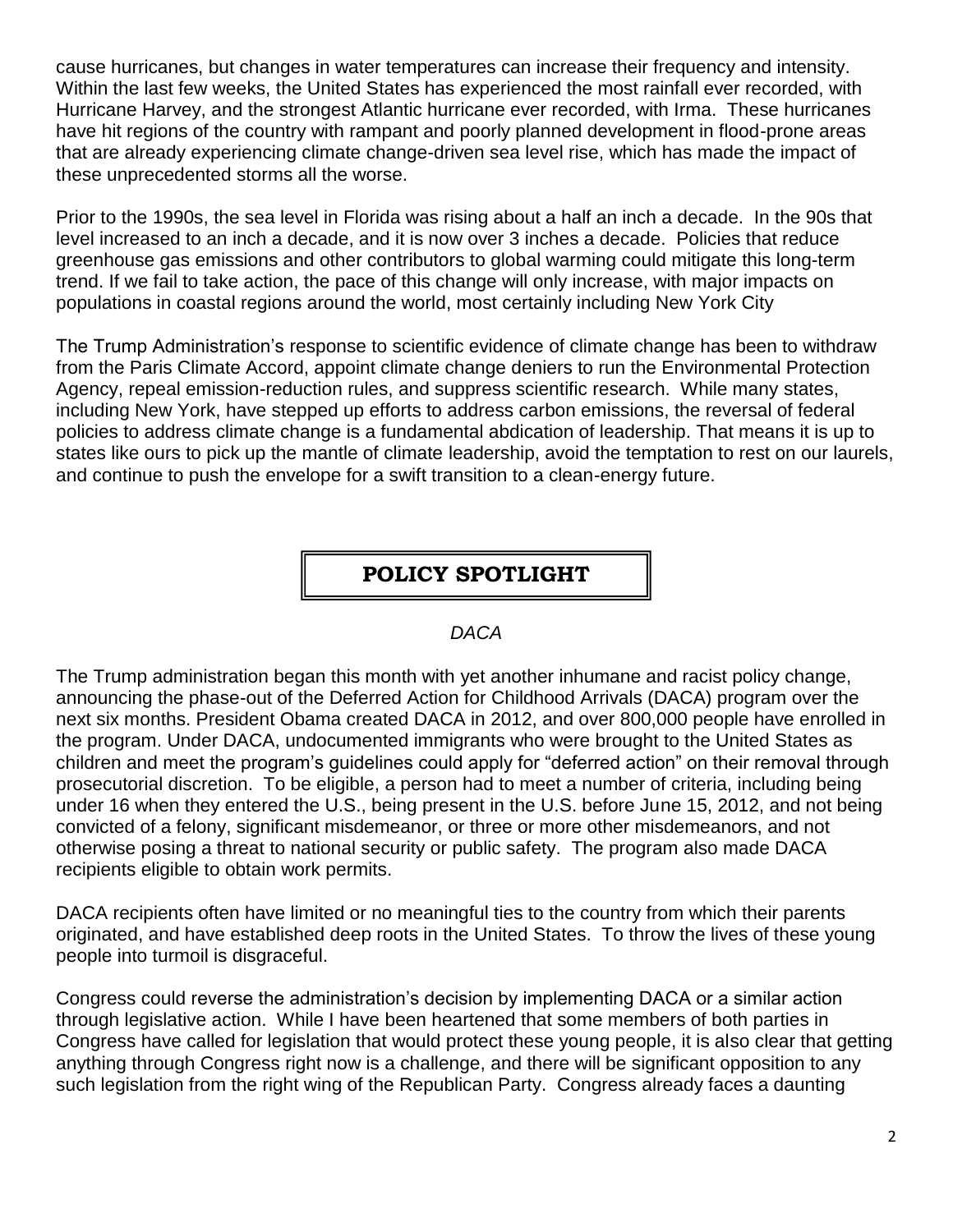legislative calendar over the next six months, as it deals with a debt ceiling increase, the federal budget, tax reform, hurricane relief, and health care.

Governor Cuomo and Attorney General Schneiderman have promised to sue the federal government to stop the Executive from ending DACA on the grounds of "the state's sovereign interest in the fair and equal application of the law" and other states have promised similar action.

While there is little the State legislature can do to address this decision directly, there are legislative efforts that would provide some minimal relief. I cosponsor the New York Liberty Act (S.4075-A), which would prevent State officers and employees from assisting the federal government in enforcing immigration law unless required to do so by judicial warrant or federal law. The law also ensures access to counsel for undocumented immigrants in state custody. This measure cannot shield undocumented immigrants, including DACA recipients, from deportation proceedings, but may help delay or stall deportation efforts if enacted. I also co-sponsor the long-stalled NYS DREAM Act, which would advance educational opportunities for children of undocumented immigrants within New York State.

The ultimate solution to this issue will have to come at the federal level, through either Congressional action or a federal court decision. I will be supporting the efforts of our U.S. Senators Chuck Schumer and Kirsten Gillibrand and Congressmembers Carolyn Maloney and Jerrold Nadler, who I know are committed to building bipartisan support in Congress for protecting these young Americans. Like so many of us, I am a descendant of immigrants who came to this country to build a better life just like the Dreamers. It is outrageous to see the current administration turning its back on that legacy. I stand with the Dreamers, and will do whatever I can to fight this inhumane policy.

## *Pay Equity*

The Trump administration is also attacking efforts to address historic patterns of wage discrimination on the basis of race, gender, or other protected classes. Late last month, the administration reversed an executive order issued by President Obama in 2016 requiring companies with at least 100 employees, to provide wage information regardless of whether they are contracted with the federal government. In other words, for the first time a large range of private businesses would be required to proactively disclose employee wages to the federal government, allowing the Equal Employment Opportunity Commission to better enforce anti-discrimination laws.

The Obama-era regulation was due to take effect next month. However, last week a memo sent from Neomi Rao, administrator of the Office of Information and Regulatory Affairs (within the federal Office of Management and Budget) to the acting chair of the EEOC effectively froze the start date of the regulation. In April the Trump administration had acted to freeze a similar regulation that applied to federal contractors.

These changes gut the significant progress toward pay equity that was made during the Obama years. While New York State has adopted a number of pay equity provisions through legislation and executive order, none go as far as President Obama's 2016 executive order. Currently state agencies are prohibited from inquiring as to salary history before making a wage offer, which helps limit the effects of previous wage discrimination on future salaries. Large contractors with the state must also disclose salary and demographic information for employees working on state contracts. Finally, state legislation adopted in 2015 eliminated a loophole that allowed employers to prohibit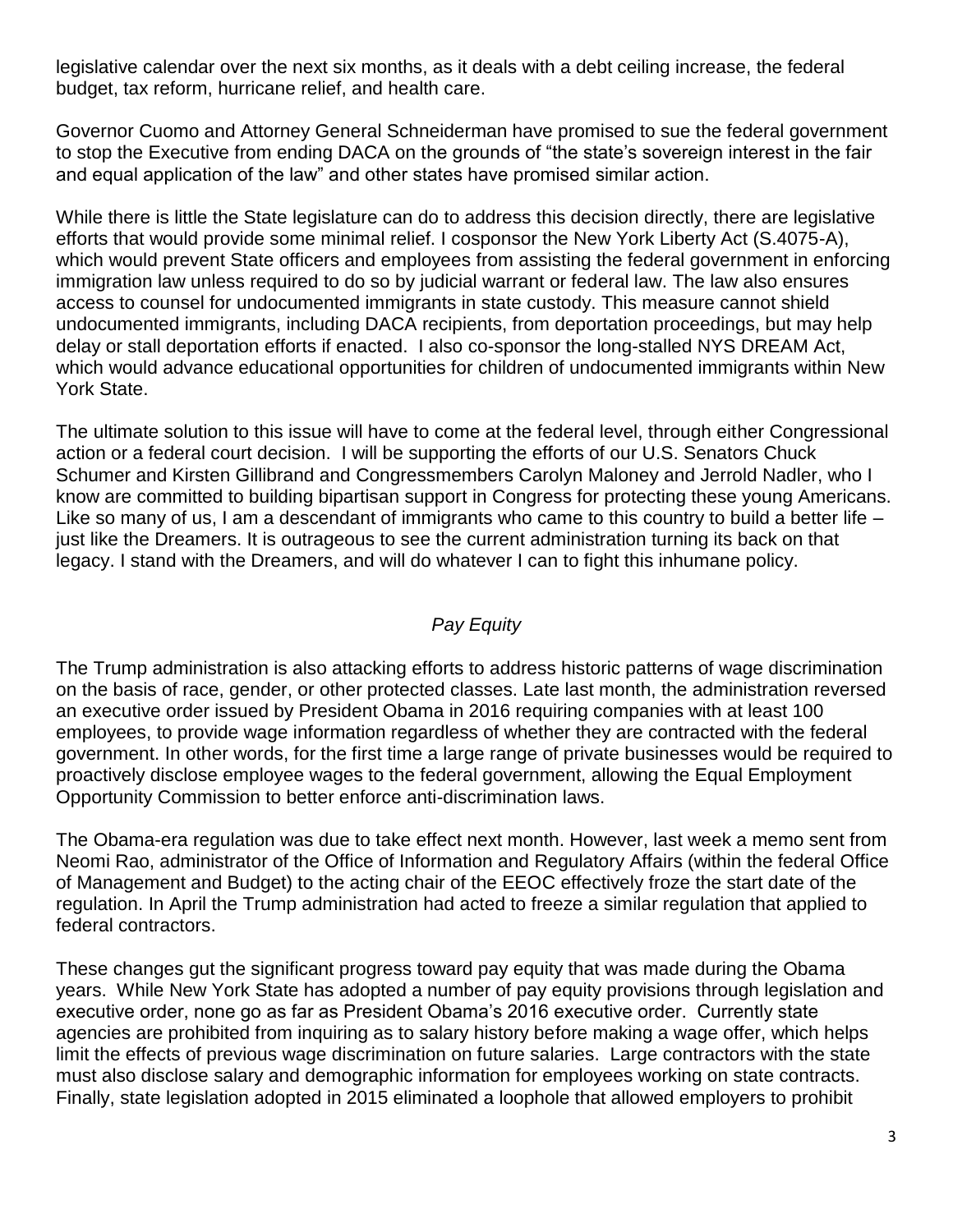employees from discussing their salaries under threat of termination or suspension and increased the amount of damages available to an employee if an employer willfully violates the salary discrimination laws.

What New York has not done is pass the Fair Pay Act, (A4696/S4482) which would substantially strengthen existing equal pay provisions in state law. This legislation would prohibit pay differentials based on sex, race, or national origin where the work is the same – where the job requires the same skills, the same working conditions, and the same responsibilities. The bill provides the New York State Department of Labor with enforcement authority and also empowers workers to enforce their rights in court by permitting civil suits, with provisions for attorney's fees and expert witnesses. Finally, it would protect workers who exercise their right to demand fair pay from retaliation. This legislation passed the State Assembly last year, but the Republican/Independent Democratic Conference Coalition did not allow a vote on it in the Senate.

This is an area of policy where New York State is in a position to protect our workers from the impacts of reactionary federal policies. It is more critical than every that the legislature pass the Fair Pay Act.

# **COMMUNITY SPOTLIGHT**

#### **Forum on a New York Constitutional Convention on September 14th:**

On Thursday, September 14th, I am co-hosting an event with the Lexington Democratic Club titled "Opportunity or Threat? A Forum on The New York Constitutional Convention". This year's November 7th election will include a proposal on whether or not New York State should hold a Constitutional Convention to review potential amendments to the State Constitution. This forum will offer an opportunity to hear from both supporters and opponents of the proposal for a convention. Speakers will include:

- Evan Davis, Senior Counsel, Clearly Gottlieb
- Adriene Holder, Attorney in Charge, Civil Practice, Legal Aid Society of NYC
- Jordan Marks, New Yorkers Against Corruption
- Bill Samuels, President, EffectiveNY

The event will take place at All Souls Church, 1157 Lexington Avenue at 80th Street, from 6:00 to 8:00 p.m. To RSVP, go to<http://tinyurl.com/ConConForum> or call my office at (212) 490-9535.

#### **Medicare Information Session on September 28th:**

On Thursday, September 28th, I am hosting an event titled "Medicare Information for New Enrollees and Experienced Users." Michelle Berney from the NYC Department for the Aging's Health Insurance Information Counseling and Assistance (HIICAP) Program and a representative from Medicare Rights Center will present. The event will take place from 3:00 p.m to 5:00 p.m. at Bellevue Hospital, 462 First Avenue at 27th Street, in the Rose Room, 12th Floor. To RSVP, go to <http://tinyurl.com/MedicareInfoSession> or call my office at (212) 490-9535.

#### **Upcoming Radical Age Movement Events:**

On Wednesday September 13th from 5:30 to 7:30 p.m., the Radical Age Movement will hold its quarterly members only salon in their lobby at 1 East 53rd Street. This will be a delightful after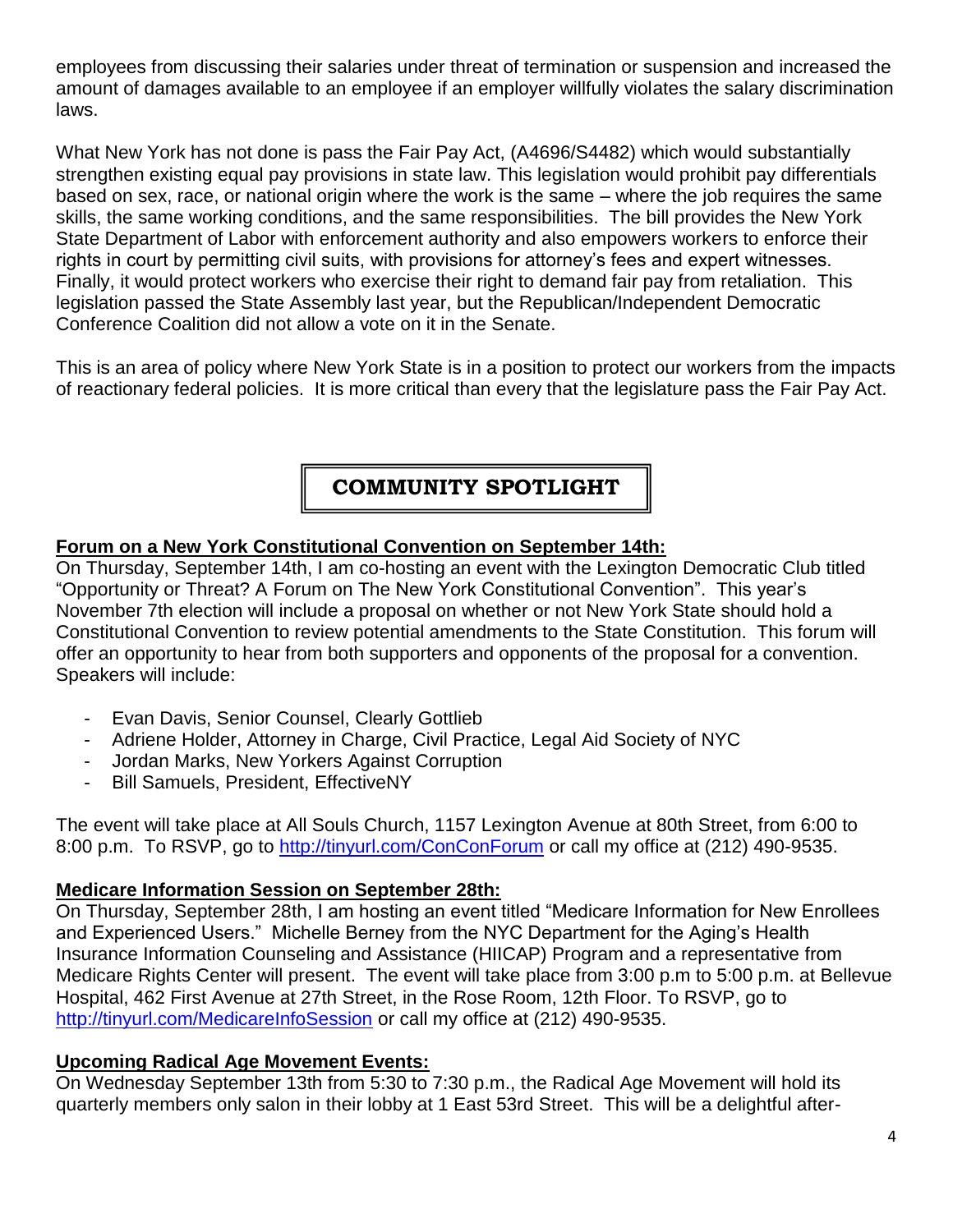summer opportunity for members to get together over wine and light refreshments and meet new friends who share your concerns about older persons in our society. New members can join at the event or online at [https://www.nycharities.org/app/radicalagemovement/member.aspx.](https://www.nycharities.org/app/radicalagemovement/member.aspx) To RSVP visit [https://www.eventbrite.com/e/members-only-summer-salon-tickets-37385782883.](https://www.eventbrite.com/e/members-only-summer-salon-tickets-37385782883)

Then on Thursday, September 14th from 6:00 to 8:00 p.m. they will hold an event titled "Why Ageism Needs a Movement" with Ashton Applewhite, author of *This Chair Rocks: A Manifesto Against Ageism.* The event will include a viewing of Ashton's TED talk followed by a discussion, and will take place at Senior Planet, 127 W 25 Street, between 6th and 7th Avenues. To RSVP, visit [https://www.eventbrite.com/e/why-ageism-needs-a-movement-tickets-37418664232.](https://www.eventbrite.com/e/why-ageism-needs-a-movement-tickets-37418664232)

#### **Presentation on Rheumatoid Arthritis September 14th:**

On Thursday, September 14th, the Hospital for Special Surgery is offering a lecture titled "I've Just Been Diagnosed with RA…Now What?" The lecture by physicians and a social worker will cover issues such as dealing with your diagnosis, choosing a treatment team and plan, and self-care strategies. The event will take place from 5:30 to 7:30 p.m. at the Hospital for Special Surgery, 535 East 70th Street, at the Richard L. Menschel Education Center on the 2nd floor. For more information, contact Claudia Zurlini at 212-606-1613 or [zurlinic@hss.edu.](mailto:zurlinic@hss.edu) You can register online at [www.hss.edu/pped.](http://www.hss.edu/pped)

#### **Access Benefits online or Using a Mobile App on your Phone:**

If you want to apply for Supplemental Nutrition Assistance Program (SNAP, commonly called Food Stamps) or Cash Assistance (CA) benefits, or if you already receive these benefits, you can connect with HRA your way with the ACCESS HRA website and mobile app:

- Go to nyc.gov/accesshra to create an account. You can submit an application for SNAP, or submit a recertification for SNAP or CA.
- Download the ACCESS HRA app, available free in the Apple App Store and Google Play Store, or at

 nyc.gov/accesshramobile on your mobile browser. Use it to send requested documents to HRA digitally.

• Your account works on both the website and mobile app — and you can use both to track your application, check your EBT balance and case details, receive important alerts, and much more.

#### **Update on Higher Income Limits for SCHE and DHE Property Tax Exemptions:**

The Mayor signed local authorizing legislation implementing a state bill that will increase the income eligibility to qualify for the Senior Citizen and Disabled Homeowners' Exemption programs. The new income threshold is \$58,399.

Homeowners with annual income of \$58,399 or less are now eligible to receive the Senior Citizen Homeowners' Exemption (SCHE) or Disabled Homeowners' Exemption (DHE).

Who may be eligible: Seniors 65+ or disabled New Yorkers with annual income of \$58,399 or less. How it works: SCHE and DHE exempt 5 to 50% of the assessed value of your home from taxation. How to apply: Visit [www.nyc.gov/sche](http://www.nyc.gov/sche) or [www.nyc.gov/dhe](http://www.nyc.gov/dhe) and submit an application by January 16, 2018.

If you applied and were previously denied because your income was too high but now meet the income requirement, the Department of Finance will apply the benefit to your account automatically, beginning with your January 2018 property tax bill—with a retroactive credit to July 1, 2017.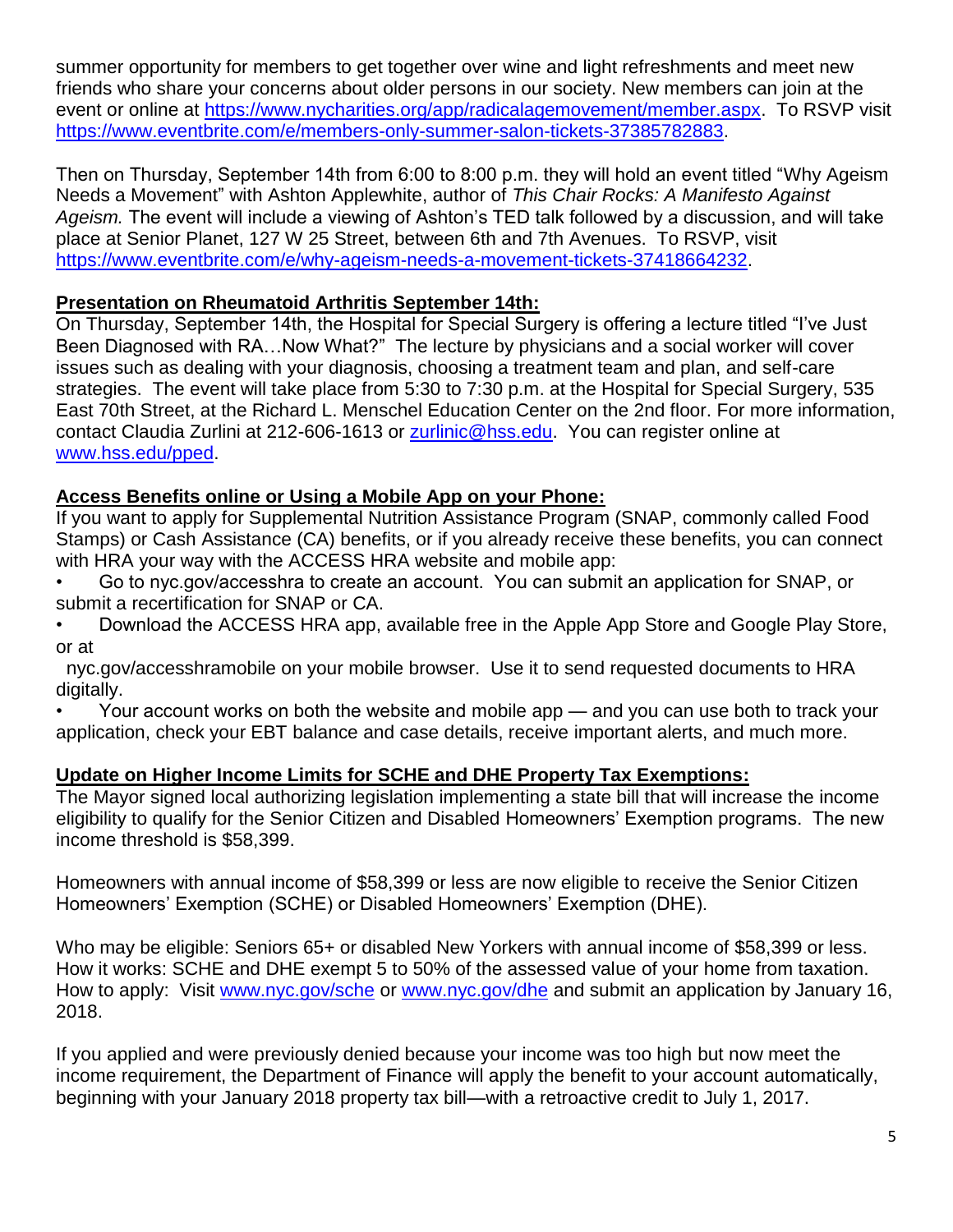## **Medicare Scam Calls:**

Scammers are taking advantage of an upcoming change to Medicare cards and seniors and families should be on alert. Starting in April, the cards no longer will use Social Security numbers. Instead, Medicare will generate a random 11-character string of numbers and letters. These cards will start going out in April. People on Medicare don't have to do anything — the card will show up. However, scam artists may try to get your current Medicare number and other personal information by contacting you about your new Medicare card. They often claim to be from Medicare and use various scams to get your Medicare Number including:

- Asking you to confirm your Medicare or Social Security Number so they can send you a new card.
- Telling you there's a charge for your new card and they need to verify your personal information.
- Threatening to cancel your health benefits if you don't share your Medicare Number or other personal information.

If someone calls you and asks for your Medicare number or other personal information, hang up and call 1-800-MEDICARE (1-800-633-4227).

## **Changes to Heat, Bedbug and other Housing Regulations:**

A number of important changes in the Housing Maintenance Code will be taking place within the next few months.

#### CHANGE TO HEAT REGULATIONS BEGINNING OCTOBER 1, 2017:

Beginning October 1, 2017, pursuant to Local Law 86 of 2017, the regulations regarding the provision of heat during the nighttime hours have changed. During the Heat Season (October 1 – May 31), property owners must maintain an indoor temperature of 62 degrees. THERE IS NO LONGER A NIGHTTIME OUTDOOR TRIGGER TEMPERATURE. This means that heat needs to be provided as needed to maintain an indoor temperature of 62 degrees. If the inside temperature falls below 62 degrees, tenants may file a complaint about inadequate heat with 311. Please take necessary action to ensure that your heating system will provide heat according to the law beginning October 1st. Daytime heat must still be provided at a minimum of 68 degrees once it is below 55 degrees outside and hot water must be maintained at 120 degrees.

#### REPORTING ON BED BUGS

Pursuant to Local Law 69 of 2017, effective November 6, 2017, multiple dwelling property owners must attempt to obtain the bedbug infestation history from the tenant or unit owner, including whether eradication measures were employed for a bedbug infestation. During December 2018, owners will be required to report information for each dwelling unit to HPD for the previous year (from November 2017 through November 2018). Such reporting will be required every December for the previous year.

#### ORDER TO REPAIR/VACATE ORDER

Pursuant to Local Law 14, effective August 14, 2017, when HPD issues an Order to Repair/Vacate Order, owners:

 - must ensure that a copy of the Order to Repair/Vacate Order remains posted on the entrance door of the building/unit until it is revoked by the Department. If the posted Order to Repair/Vacate Order is removed, the owner will be subject to a violation and civil penalties. Beginning August 14, 2017, a copy of the Order to Repair/Vacate Order will be available via HPDONLINE through HPD's website (www.nyc.gov/hpd), or contact HPD at our Borough Office to obtain an additional copy of the Order to Repair/Vacate Order.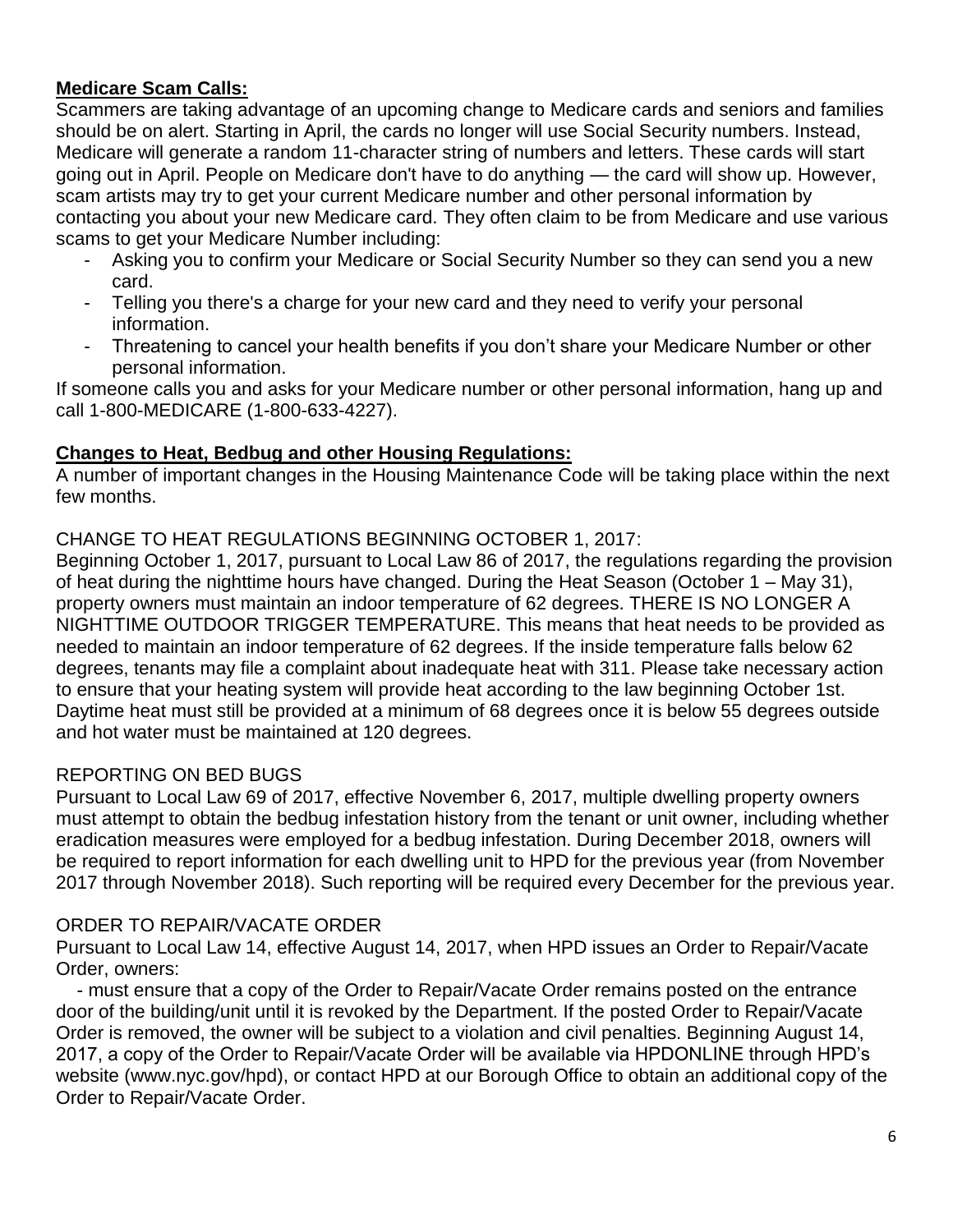- must ensure that any building/unit vacated by the Order to Repair/Vacate Order is not reoccupied unless the Order has been revoked by the Department. If the vacated building or unit is reoccupied, the owner will be subject to a violation and a civil penalty of not less than \$5,000 for each re-occupied unit.

When all conditions listed on the Vacate Order/ Order to Repair have been corrected or a unit is restored to legal unit, an owner is required to apply to HPD for a Dismissal Request inspection to have the Order revoked. There is a fee for this inspection.

You can report violations of these regulations to 311.

#### **Changes to Open Enrollment for Healthcare Marketplace Coverage:**

The Open Enrollment Period for the Healthcare Marketplace in New York will run from November 1, 2017 to January 31, 2018. Although the Trump administration decided to significantly shorten the Open Enrollment Period (November 1st - December 15th) New York has its own marketplace, and therefore is able to determine the length of its Open Enrollment Period. If you want to enroll for health insurance through the individual marketplace for coverage in 2018, or switch plans, the upcoming Open Enrollment Period will run from November 1, 2017 to January 31, 2018.

Health insurance providers will make 2018 plan details available by November 1st. If you would like to consult with a trained representative at no charge prior to selecting your health insurance plan, Navigator Sites are an excellent resource. The following is the contact information for a local Navigator Site:

Community Service Society of New York 633 Third Avenue, 10th Floor New York, NY 10017 888-614-5400

Please make sure to call and schedule an appointment for November 1st through December 15th to ensure health care coverage in 2018.

Before selecting your plan, it is important to check the following:

- Will your primary physician, ob/gyn, and any specialists accept the insurance? This is important to verify, even if you are not changing plans. Health insurance companies are using narrower provider networks than before, which may cause reductions to their list of in-network providers. Please note that a new search tool has been added to the New York State of Health marketplace website: [https://pndslookup.health.ny.gov/.](https://pndslookup.health.ny.gov/) This tool allows you to search by medical provider to see what health insurance plans s/he accepts. It also allows you to search by health plan to see which medical providers are in-network.
- Will any regularly prescribed medications be covered under the plan? Each health insurance plan has a list of pharmaceuticals that are covered. If you are concerned about prescriptions being covered, this is important to verify before you enroll in the plan. Navigator Site representatives can provide assistance with this.
- Which plan will be the most affordable while providing the amount of coverage you need? Research has shown that many people do not take the time to comparison shop before selecting a health insurance policy. It is worth taking the time to consider your healthcare needs and assess which plan will give you the greatest savings based on premiums charged,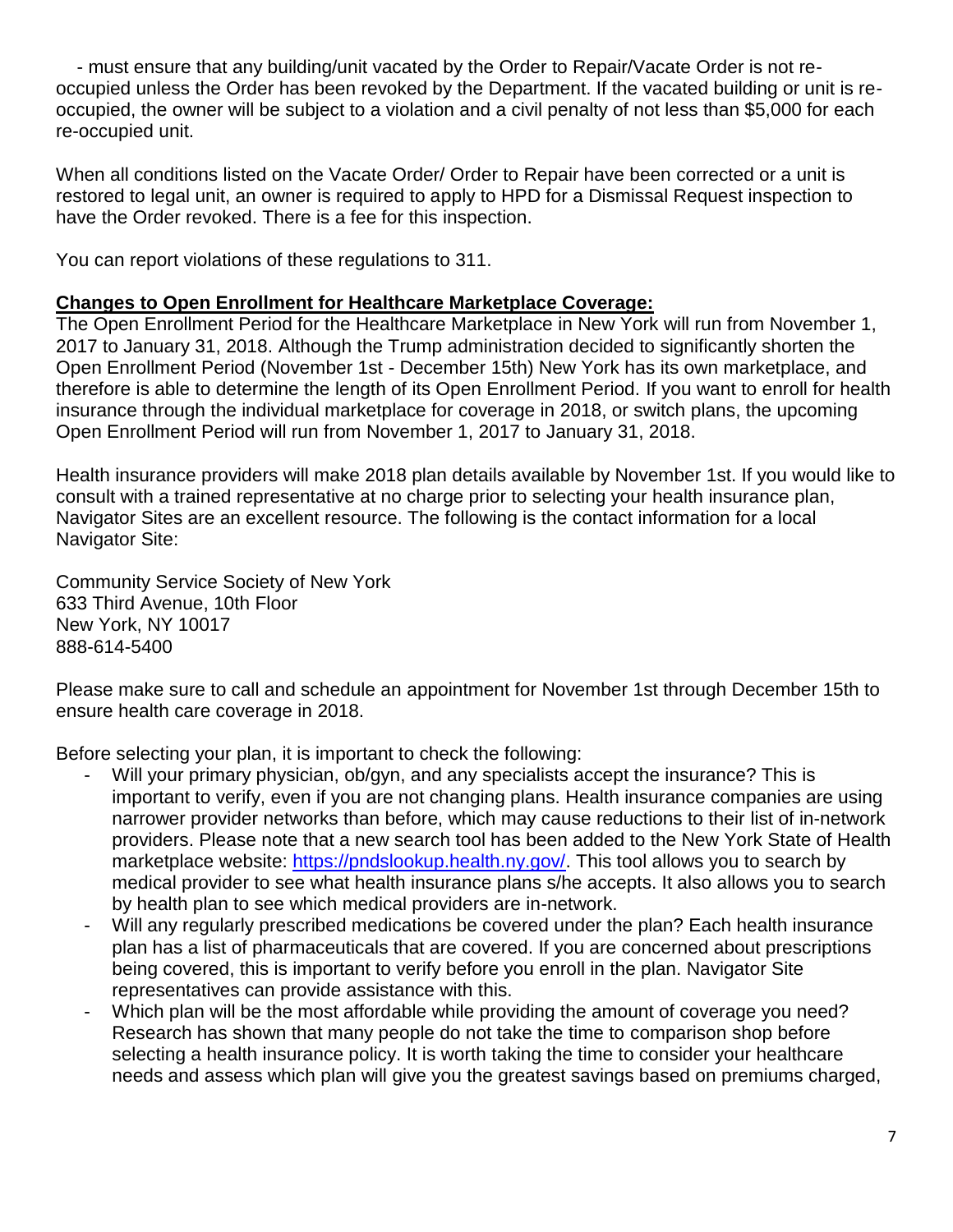co-pays, and deductibles. Navigator Site representatives can also provide assistance with doing a comparison of plan costs.

## **Request a Bench for Your Street:**

The CityBench program is an initiative to increase the amount of public seating on New York City's streets. DOT installs attractive and durable benches around the city, particularly at bus stops, retail corridors, and in areas with high concentrations of senior citizens. These benches make streets more comfortable for transit riders and pedestrians, especially for those who are older and disabled. Anyone can request a bench, and anyone can use one. If you know of a good location that meets the requirements below, visit<http://www.nyc.gov/html/dot/html/pedestrians/citybench.shtml> to download an application and see additional details on siting requirements.

## **New Appointment System for Sanitation Pickup of Large Items:**

The Department of Sanitation has introduced a new appointment system designed to help more efficiently collect large non-recyclable bulky items such as sofas, mattresses, and large wooden furniture. New Yorkers can now arrange for timely bulk pickup appointments online at nyc.gov/bulk or by calling 311. The new service is designed for items that are larger than four (4) feet by three (3) feet, such as sofas and bulky wooden furniture that can be lifted by two workers and be able to fit inside a Sanitation collection truck. This service does not apply to items that require special handling, such as air conditioners, refrigerators, TVs, computers, and other electronics. To learn how to properly recycle or dispose of those items, visit nyc.gov/dsny or call 311. Also, metal, glass and rigid plastic items, including bedframes, patio furniture, and filing cabinets,

should still be placed out for recycling collection after 4 p.m. the night before your scheduled recycling day.

Some helpful tips:

- Do not block foot traffic or place items in the street or in front of another property.
- If you have more than six (6) large items for collection, schedule additional appointments.
- Place your large items curbside after 4 pm the night before your appointment.

• Mattresses/box springs should be placed in a plastic bag before setting out at curbside to prevent the spread of bed bugs and avoid a \$100 fine.

## **Upcoming Pet Adoption Events:**

Animal Care Centers of NYC (ACC) is sponsoring several Pet Adoption events around the district in December. Upcoming dates and locations are:

Sunday, September 17, 12-5PM, Adoptapalooza Petco Union Square, 860 Broadway at East 17th Street

Saturday, September 23, 11-3PM – Dogs only Biscuits & Bath Sutton Place, 1064 1st Avenue at East 58th Street

Sunday, September 24, 12-4PM Petco Union Square, 860 Broadway at East 17th Street

Upcoming events are also listed at [http://nycacc.org/Events.htm.](http://nycacc.org/Events.htm)

## **Art Course for People with Memory Impairments:**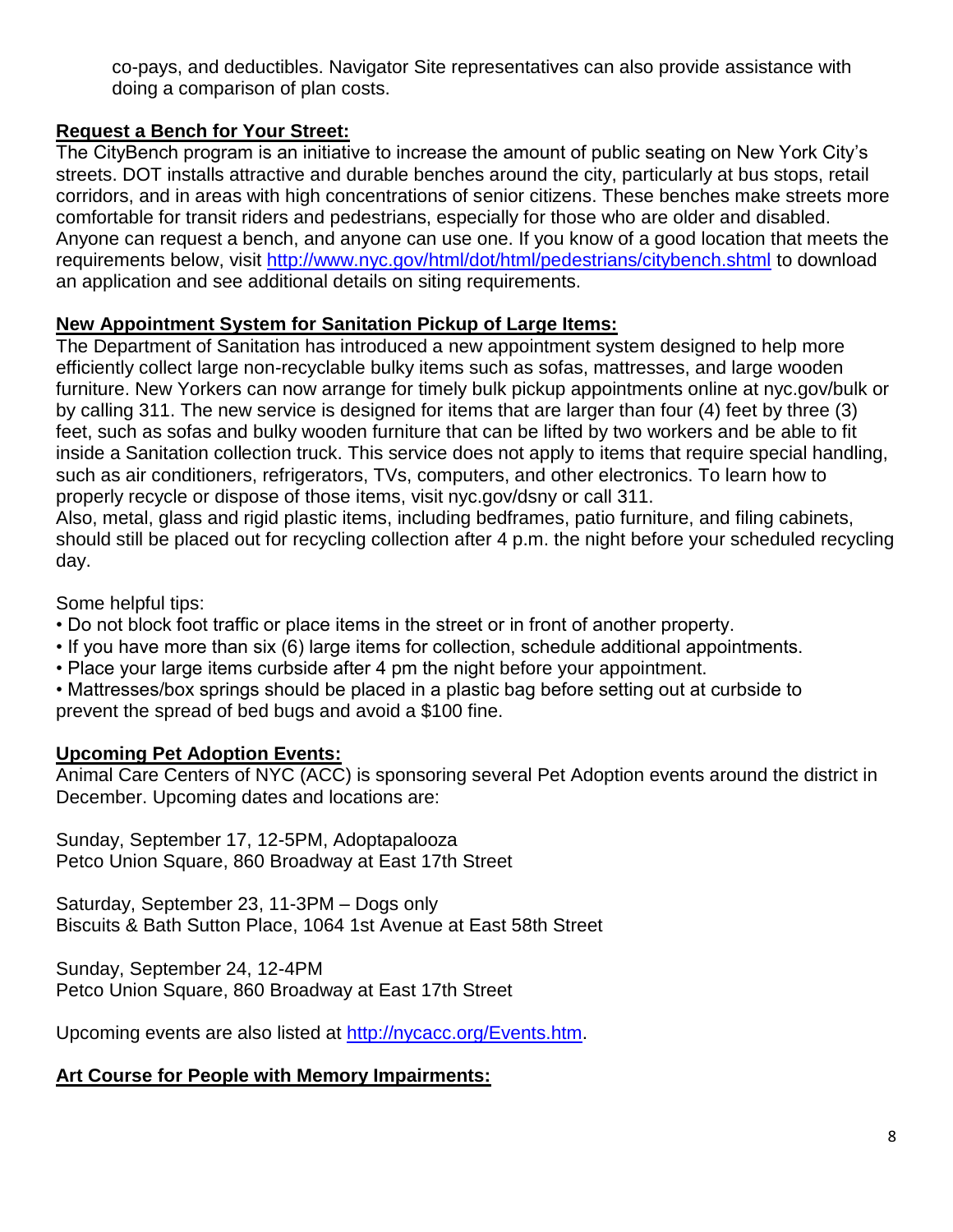Lenox Hill Neighborhood House is offering a program for individuals with memory impairments entitled Sparking Wellness and Creativity through Art. This five-session course designed for individuals with mild to moderate cognitive impairments, including dementia, will explore the use of art to spark creativity, expressive outlets, and cognitive stimulation. The person-centered process will focus on each individual's strengths and the development of their own creative style. No previous art experience required! The course will take place over 5 Tuesdays from September 19th to October 17th from 3:00pm-4:30pm at 331 East 70th Street between 1st and 2nd Avenues, Room 1A. There is a fee of \$150. Pre-registration required at [http://www.lenoxhill.org/arttherapy.](http://www.lenoxhill.org/arttherapy) For More Information Contact Leah Gable at 212-218 0481 or [http://www.lenoxhill.org/careprogram/.](http://www.lenoxhill.org/careprogram/)

#### **Financial Empowerment Workshops at Lenox Hill Neighborhood House:**

In partnership with Neighborhood Trust Financial Partners, Lenox Hill Neighborhood House is offering free Financial Empowerment Workshops. These classes will provide an opportunity to see your credit report, meet one-on-one with a financial advisor, plan to reach your financial goals and open a free savings account. These classes are open to everyone. There are two sessions being held in the fall and each session will be four weeks long. Participants can elect to attend either session, as they are the same.

Session 1: Wednesday, Sept. 20 – Oct. 11 @ 6-8 pm

Session 2: Wednesday, Oct. 25 – Nov. 15 @ 6-8 pm

Registration is required. Space is limited. To enroll, please contact Lauren Bernstein: 212-218-0413 or

[lbernstein@lenoxhill.org.](mailto:lbernstein@lenoxhill.org) Please specify which session you would like to attend.

#### **Legal Advocacy Clinics At Lenox Hill Neighborhood House:**

The Lenox Hill Neighborhood House Legal Advocacy Center Offers assistance on a number of different issues. Here is a list of their ongoing programs and clinics:

● SNAP (formerly Food Stamps) Clinics: Wednesdays from 10am to 1pm at Lenox Hill Neighborhood House, 331 East 70th Street. First come, first served. Bring proof of identity, income information, utility bill, proof of housing costs, information on any dependents and if you are 60 or over or on SSI/SSD, information on medical costs. For more information, call [212-218-0431.](tel:212-218-0431)

● SCRIE Clinics: call [212-218-0503 ext. 6](tel:212-218-0503%20ext.%206) for assistance in applying or recertifying for the Senior Citizens Rent Increase Exemption (SCRIE) program. The SCRIE clinic is open to tenants city-wide. Please note that due to the volume of calls, it sometimes takes up to two weeks for staff to respond to messages.

● Tenants Rights Advice Clinic: Walk-in clinic, first Thursday of the Month, starting November 2. From 10am to 1pm at 331 East 70th Street, First come-first Served. Please bring all relevant housingrelated documents with you.

● End-of-Life Planning/Advance Directives: volunteer attorneys may be able to assist you with oneon-one counseling and individualized drafting of Advance Directives including Health Care Proxies, Living Wills, Powers of Attorney, and simple, low-asset Wills. If you are interested in being screened for a possible appointment, call the intake hotline at [212-218-0503 ext 4.](tel:212-218-0503%20ext%204)

● Health Care Access/Medicare/Medicaid: call [212-218-0503 ext 3.](tel:212-218-0503%20ext%203) Find out about Medicare Savings Programs, Medicaid home care, Medicare Part D, Medicaid Spend-down, EPIC and if you are eligible for Medicaid.

• Health Insurance Enrollment: call [212-218-0432.](tel:212-218-0432) Assistance with finding and enrolling in an affordable health insurance plan.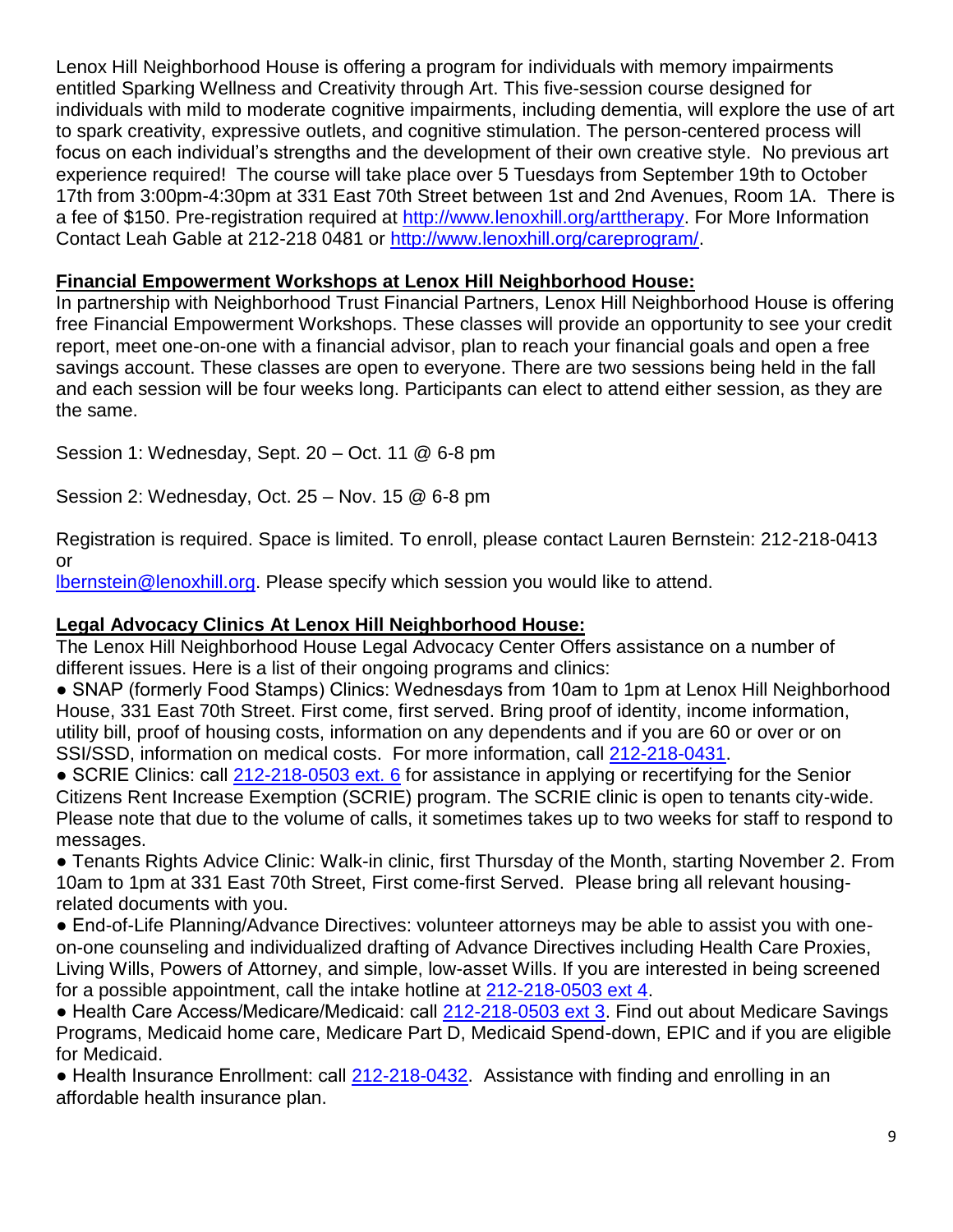## **VOLS Legal Clinics for Low-Income Residents Over Age 60:**

The Volunteers of Legal Services (VOLS) Elderly Project provides pro-bono legal services to lowincome people over age 60 who live in Manhattan. VOLS conducts legal clinics each month at senior centers where seniors can discuss their legal concerns in confidence, receive legal advice and, where appropriate, obtain referrals to a volunteer lawyer for representation. Areas of legal assistance include wills, medical directives, powers of attorney, housing, consumer matters and Medicaid. Over 150 lawyers serve on their Elderly Project volunteer attorney roster.

Burden Center for the Aging, 1484 First Avenue (between 77th & 78th Streets) — 2 pm —October 13. Call Margaret Reiff at 212-879-7400, ext. 204 for information.

Stanley Isaacs Senior Center, 415 East 93rd Street (east of 1st Avenue) — 10 am September 15, October 27. Call Khristel Simmons at 212-360-7620 ext, 158 for information.

Encore Community Services Senior Center, St. Malachy's Church - 239 West 49th Street (between Broadway and 8th Avenue) — 10 am, 4<sup>th</sup> Monday of the Month—(September 25, October 23). Call Narobe Arias at 212-581-2910, ext 125 for information.

## **Affordable Housing Opportunities in Manhattan:**

**2211 THIRD AVENUE** is now accepting applications for 22 affordable studio, 1- and 2- bedroom apartments newly constructed at 2211 Third Avenue in the East Harlem neighborhood in Manhattan. Rents for these apartments range from \$913 to \$1,183 depending on unit size. To be eligible, applicants must have incomes between \$33,189 and \$57,240 depending on unit and family size. Preference will be given to Community Board 11 residents for 50% of units, mobility-impaired persons for 5% of units, visual- and/or hearing-impaired persons for 2% of units, and City of New York municipal employees for 5% of units. A full description of the building and application process is available at

[https://a806-housingconnect.nyc.gov/nyclottery/AdvertisementPdf/344.pdf.](https://a806-housingconnect.nyc.gov/nyclottery/AdvertisementPdf/344.pdf)

Households may elect to submit an application by one of two methods: EITHER online OR by mail. To submit your application online now, please visit NYC Housing Connect at [www.nyc.gov/housingconnect](http://www.nyc.gov/housingconnect) and select "Apply for Housing." To request an application by mail, mail a self-addressed envelope to: 2211 THIRD AVENUE, c/o Housing Partnership Development Corporation, 242 West 36th Street, 3FL, New York, NY 10018.

Completed applications must be submitted online or returned by regular mail only to the post office box that will be listed on the application. Applications must be submitted online or postmarked by September 12, 2017. Applicants who submit more than one application may be disqualified.

**STARDOM HALL PHASE II** is now accepting applications for 13 affordable single room occupancy (SRO) units newly renovated at 332 West 51st Street in the Clinton/Hell's Kitchen neighborhood in Manhattan. Rents for these apartments are \$714. To be eligible, applicants must have incomes between \$24,480 and \$40,080. Preference will be given to Community Board 4 residents for all units, mobility-impaired persons for 5% of units, visual- and/or hearing-impaired persons for 2% of units, and City of New York municipal employees for 5% of units. A full description of the building and application process is available at

https://a806-housingconnect.nyc.gov/nyclottery/AdvertisementPdf/387.pdf.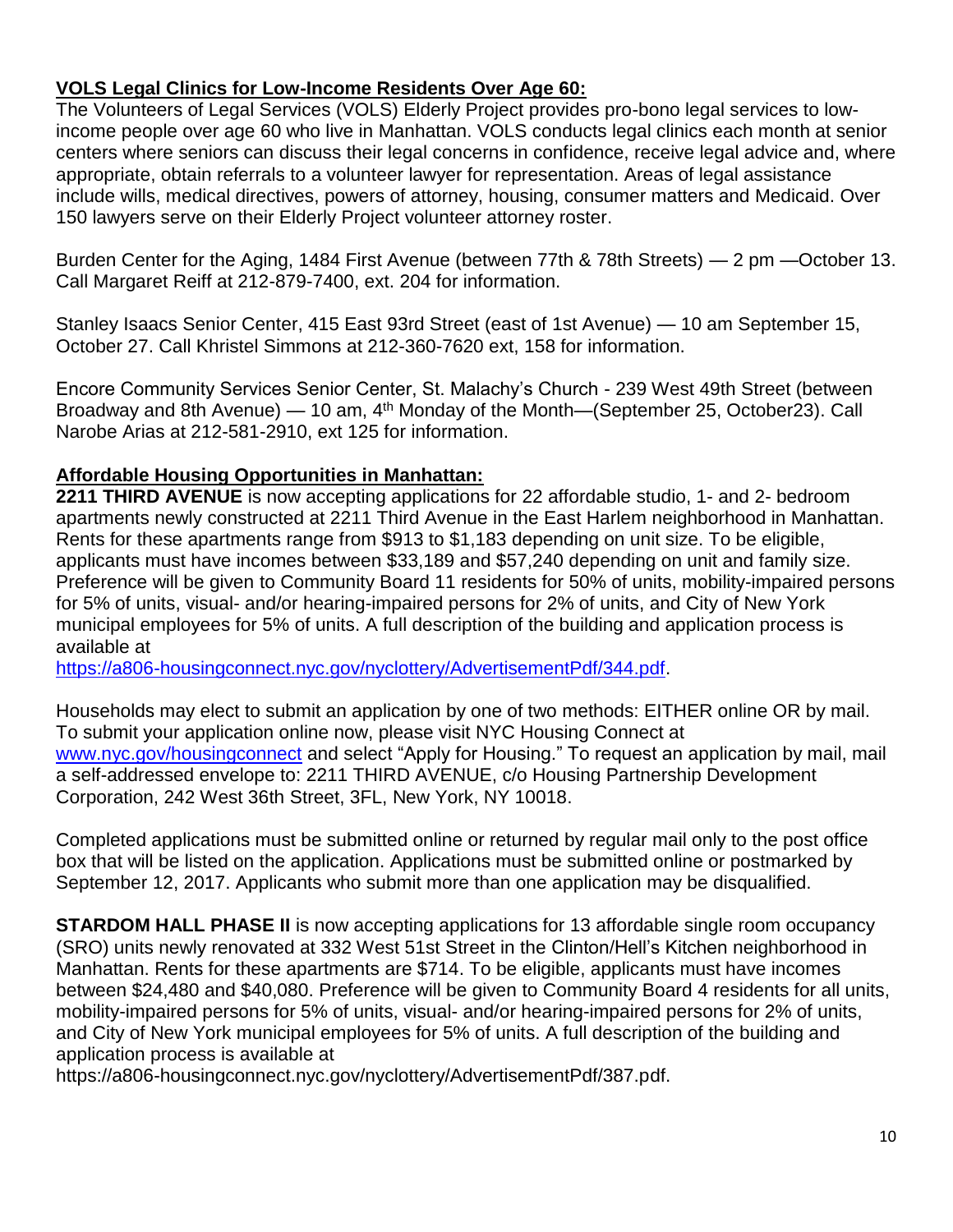Individuals may elect to submit an application by one of two methods: EITHER online OR by mail. To submit your application online now, please visit NYC Housing Connect at [www.nyc.gov/housingconnect](http://www.nyc.gov/housingconnect) and select "Apply for Housing." To request an application by mail, mail a self-addressed envelope to: Stardom Hall c/o Arete Management LLC, 42 West 39th Street, 14th Floor, New York, NY 10018.

Completed applications must be submitted online or returned by regular mail only to the post office box that will be listed on the application. Applications must be submitted online or postmarked by September 13, 2017. Applicants who submit more than one application may be disqualified.

**VIA 57 WEST** is now accepting applications for 36 affordable studio, 1-, 2- and 3- bedroom apartments newly constructed at 625 West 57th Street in the Clinton/Hell's Kitchen neighborhood in Manhattan. Rents for these apartments range from \$1,448 to \$2,902 depending on unit size and income. To be eligible, applicants must have incomes between \$51,532 and 132,840 depending on income and unit and family size. Preference will be given to mobility-impaired persons for 5% of units, and visual- and/or hearing-impaired persons for 2% of units. A full description of the building and application process is available at

[https://a806-housingconnect.nyc.gov/nyclottery/AdvertisementPdf/382.pdf.](https://a806-housingconnect.nyc.gov/nyclottery/AdvertisementPdf/382.pdf)

Households may elect to submit an application by one of two methods: EITHER online OR by mail. To submit your application online now, please visit NYC Housing Connect at [www.nyc.gov/housingconnect](http://www.nyc.gov/housingconnect) and select "Apply for Housing." To request an application by mail, mail a self-addressed envelope to: VIA 57 West c/o The Wavecrest Management Team, 87-14 116TH Street Richmond Hill NY 11418.

Completed applications must be submitted online or returned by regular mail only to the post office box that will be listed on the application. Applications must be submitted online or postmarked by October 11, 2017. Applicants who submit more than one application may be disqualified.

**555 10 PHASE 2** is now accepting applications for 90 affordable studio, 1-, 2- and 3- bedroom apartments newly constructed at 555 Tenth Avenue in the Hudson Yards neighborhood in Manhattan. Rents for these apartments range from \$613 to \$2,875 depending on unit size and income. To be eligible, applicants must have incomes between \$22,903 and 132,840 depending on income and unit and family size. Preference will be given to Community Board 4 residents for 50% of units, mobilityimpaired persons for 5% of units, visual- and/or hearing-impaired persons for 2% of units, and City of New York municipal employees for 5% of units. A full description of the building and application process is available at

[https://a806-housingconnect.nyc.gov/nyclottery/AdvertisementPdf/386.pdf.](https://a806-housingconnect.nyc.gov/nyclottery/AdvertisementPdf/386.pdf)

Households may elect to submit an application by one of two methods: EITHER online OR by mail. To submit your application online now, please visit NYC Housing Connect at [www.nyc.gov/housingconnect](http://www.nyc.gov/housingconnect) and select "Apply for Housing." To request an application by mail, mail a self-addressed envelope to: 555 TEN c/o Breaking Ground, PO Box 3620937, New York , NY 10129.

Completed applications must be submitted online or returned by regular mail only to the post office box that will be listed on the application. Applications must be submitted online or postmarked by October 23, 2017. Applicants who submit more than one application may be disqualified.